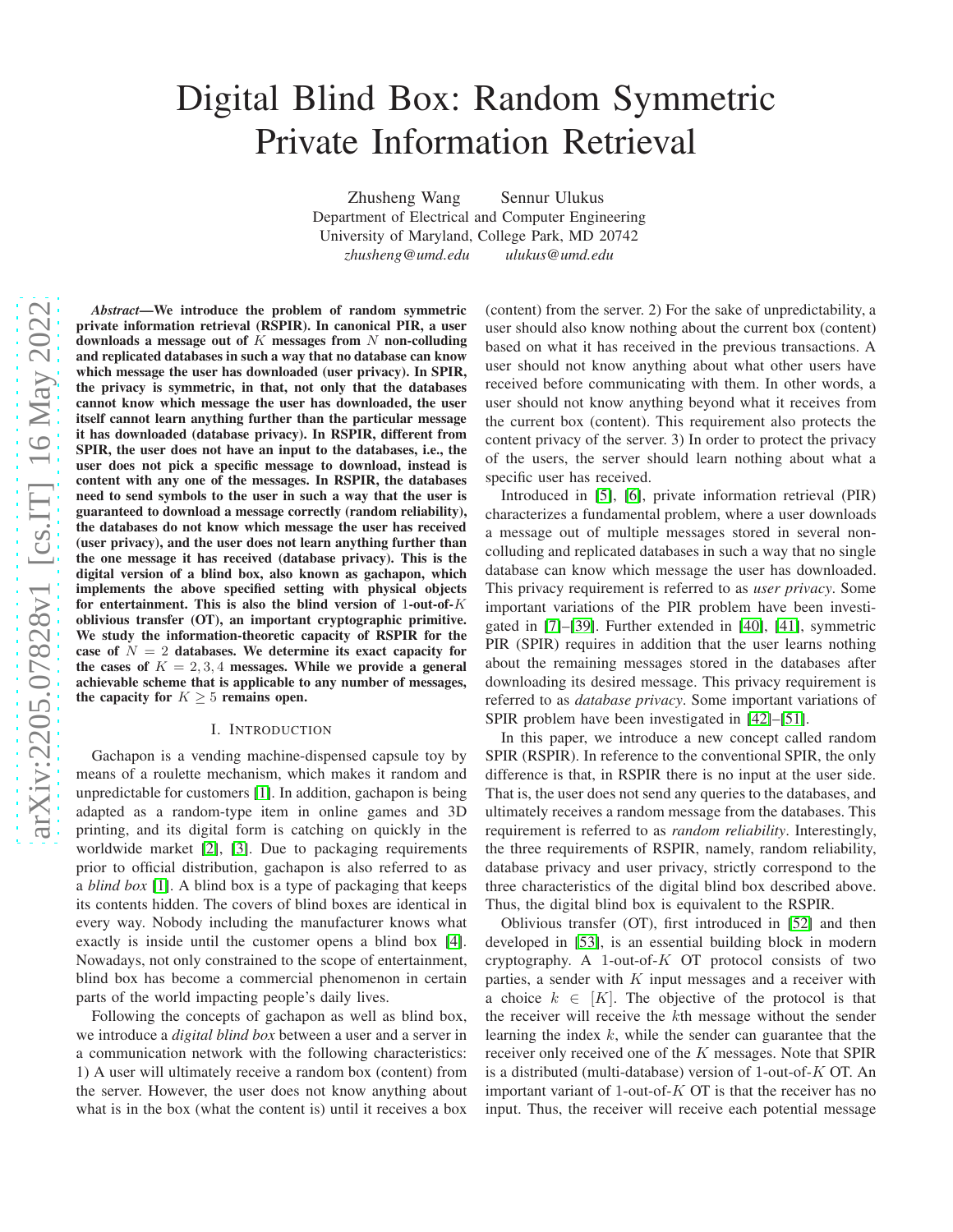with equal probability without gaining any partial knowledge about the remaining messages, while the sender is ignorant of which message has been received by the receiver. For example, this variant can be used as a subroutine in contract signing and certified mail protocols [\[53\]](#page-5-13). Likewise, RSPIR can be viewed as a distributed version of this variant of 1-out-of-K OT.

Another instance of RSPIR can be observed in the problem formulation in [\[44\]](#page-5-14) which considers the SPIR problem with user-side common randomness. The problem formulation in [\[44\]](#page-5-14) allows the user to fetch a random subset of the common randomness available at the databases to form user-side sideinformation unknown to the databases (unknown also to the user before it receives them). The purpose of this action is to increase the SPIR rate; in fact, such an action increases the SPIR rate to the level of PIR rate. The common randomness fetching phase of [\[44\]](#page-5-14) is an RSPIR problem.

In this paper, we formulate  $N = 2$  database RSPIR and investigate its capacity. We determine its capacity as well as the minimal amount of required common randomness in the cases of  $K = 2, 3, 4$  messages. This determines the capacity of digital blind box. While we give a general achievable scheme for any number of messages, the exact capacity of RSPIR for  $K \geq 5$  remains an open problem.

## II. RSPIR: PROBLEM FORMULATION

In this paper, we consider  $N = 2$  non-colluding databases each storing the same set of  $K \geq 2$  i.i.d. messages. Each message consists of  $L$  i.i.d. uniformly chosen symbols from a sufficiently large finite field  $\mathbb{F}_q$ , i.e.,

$$
H(W_k) = L, \quad k \in [K]
$$
 (1)

$$
H(W_{1:K}) = H(W_1) + \dots + H(W_K) = KL \tag{2}
$$

The two databases jointly share a necessary common randomness random variable  $S$ , which is generated independent of the message set  $W_{1:K}$ . Thus,

$$
H(W_{1:K}, \mathcal{S}) = H(W_{1:K}) + H(\mathcal{S})
$$
\n(3)

Before the RSPIR process starts, an answer set  $A$  with cardinality  $M_1$  is given to database 1, and another answer set  $\beta$  with cardinality  $M_2$  is given to database 2. Because of the fact that there is no input at the user side in the RSPIR process, the databases will never receive a query from the user. Therefore, both databases will independently select a random answer under a uniform distribution from their corresponding answer sets and then send them to the user. The indices of the answers for two databases are denoted by  $a$  and  $b$ , respectively, i.e., database 1 will select  $A_a \in \mathcal{A}$  and database 2 will select  $B_b \in \mathcal{B}$ . We note that every answer from any answer set is generated based on the message set and the common randomness, hence, for all  $a \in [M_1]$  and  $b \in [M_2]$ , we have

$$
[deterministic answer] \quad H(A_a, B_b | W_{1:K}, \mathcal{S}) = 0 \quad (4)
$$

After collecting two arbitrary answers from the databases, the user should always be able to decode a random message reliably. Thus, for all  $a \in [M_1]$  and  $b \in [M_2]$ , we can always find an index  $\theta_{a,b} \in [K]$  such that

<span id="page-1-4"></span>
$$
[random reliability] \quad H(W_{\theta_{a,b}} | A_a, B_b) = 0 \tag{5}
$$

Because of the database privacy constraint, the user is supposed to learn nothing about  $W_{\bar{\theta}_{a,b}}$  which is the complement of the random decodable message  $W_{\theta_{a,b}}$ , i.e.,  $W_{\bar{\theta}_{a,b}} =$  $\{W_1, \ldots, W_{\theta_{a,b}-1}, W_{\theta_{a,b}+1}, \ldots, W_K\},\$ 

<span id="page-1-3"></span>
$$
[database privacy] \quad I(W_{\bar{\theta}_a,b}; A_a, B_b) = 0 \tag{6}
$$

Because of the user privacy constraint, i.e., the protection of the retrieved random message index of the user, from the perspective of each individual database, this index must be indistinguishable for each randomly selected answer under a uniform distribution. In other words, even though an answer from one database is deterministic, the user can still decode every potential message in the message set with equal probability through the variation of the answer from the other database. Thus, for any realization  $a \in [M_1]$ , we always have the following probability distribution of the random variable  $\theta_{a,b}$  with respect to b,

<span id="page-1-1"></span><span id="page-1-0"></span>
$$
P(\theta_{a,b} = k) = \frac{1}{K}, \quad \forall k \in [K]
$$
 (7)

which is equivalent to

[user privacy] 
$$
I(a, A_a, W_{1:K}, S; \theta_{a,b}) = 0
$$
 (8)

By symmetry, for any realization  $b \in [M_2]$ , we also have the following probability distribution of the random variable  $\theta_{a,b}$  with respect to a,

<span id="page-1-5"></span><span id="page-1-2"></span>
$$
P(\theta_{a,b} = k) = \frac{1}{K}, \quad \forall k \in [K]
$$
 (9)

which is equivalent to

[user privacy] 
$$
I(b, B_b, W_{1:K}, \mathcal{S}; \theta_{a,b}) = 0
$$
 (10)

<span id="page-1-7"></span>As a consequence, we obtain the following theorem regarding the cardinality of the answer sets, which can be proved by contradiction using the user privacy constraint.

Theorem 1 *The total possible number of answers in the answer set for each database must be a multiple of* K*, i.e.,*

$$
M_1 = t_1 K, \ M_2 = t_2 K, \quad t_1, t_2 \in N^+ \tag{11}
$$

Moreover, we also have the following theorem concerning the common randomness distribution in the databases.

Theorem 2 *As in multi-database SPIR [\[40\]](#page-5-8), [\[41\]](#page-5-9), in RSPIR, the databases must share some necessary common randomness that is unknown to the user before the retrieval process starts. Otherwise, RSPIR is not feasible.*

<span id="page-1-6"></span>Proof: Without the existence of common randomness in the databases, for any  $a \in [M_1]$  and  $b \in [M_2]$ , we always have the random reliability constraint  $H(W_{\theta_{a,b}} | A_a, B_b) = 0$  and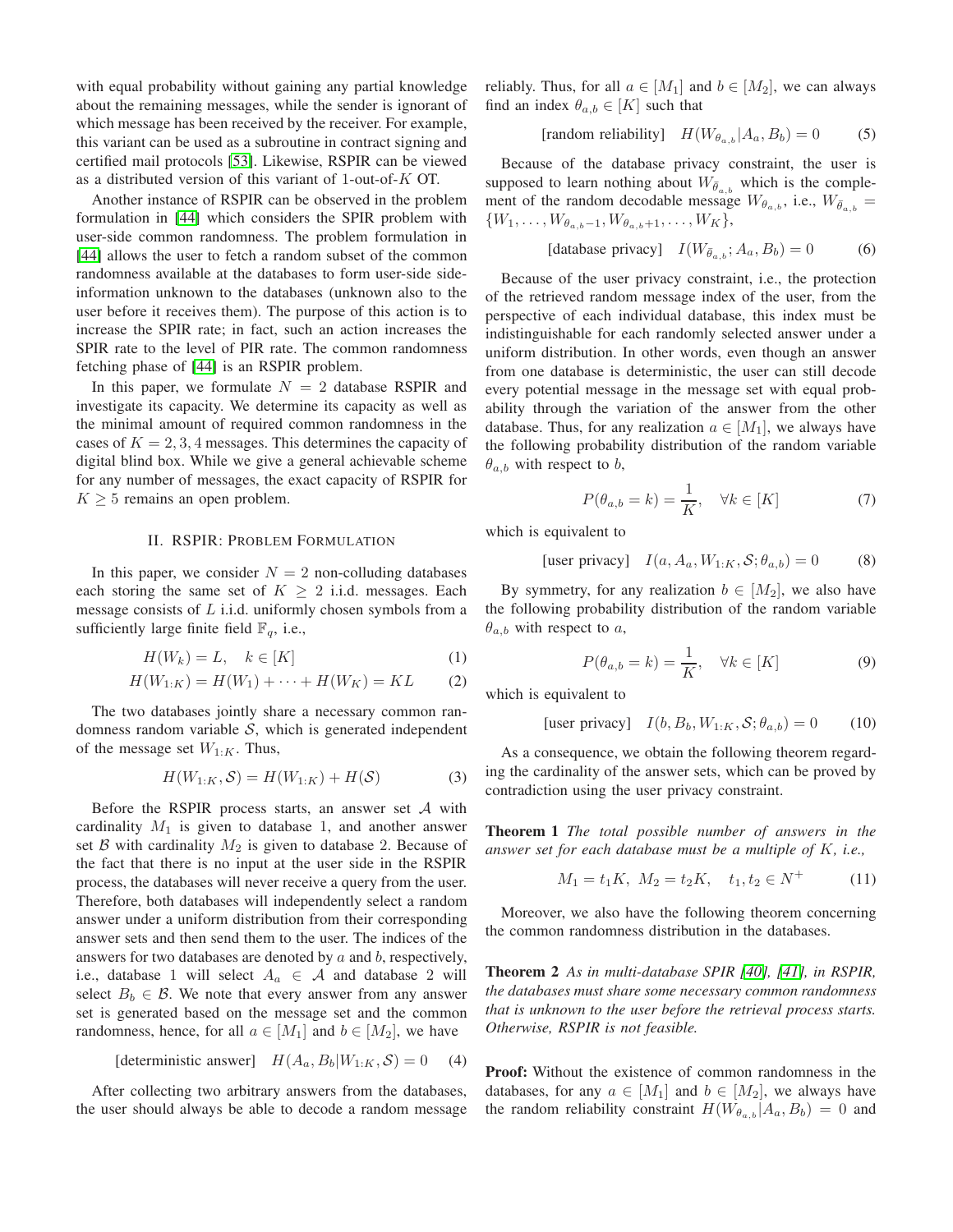the database privacy constraint  $I(W_{\bar{\theta}_a,b}; A_a, B_b) = 0$ , which lead to

$$
0 = I(W_{\bar{\theta}_{a,b}}; A_a, B_b)
$$
\n<sup>(12)</sup>

$$
= I(W_{\bar{\theta}_{a,b}}; W_{\theta_{a,b}}, A_a, B_b)
$$
\n
$$
(13)
$$

$$
= H(W_{\bar{\theta}_{a,b}}) - H(W_{\bar{\theta}_{a,b}}|W_{\theta_{a,b}}, A_a, B_b)
$$
 (14)

Then, we consider the following expression

$$
I(A_a, B_b; W_{\bar{\theta}_{a,b}} | W_{\theta_{a,b}})
$$
  
=  $H(W_{\bar{\theta}_{a,b}} | W_{\theta_{a,b}}) - H(W_{\bar{\theta}_{a,b}} | W_{\theta_{a,b}}, A_a, B_b)$  (15)

$$
=H(W_{\bar{\theta}_{a,b}})-H(W_{\bar{\theta}_{a,b}})
$$
\n<sup>(16)</sup>

$$
=0\tag{17}
$$

where [\(16\)](#page-2-0) follows from [\(14\)](#page-2-1). For any arbitrary fixed  $a$ ,

$$
0 = I(A_a; W_{\bar{\theta}_{a,b}} | W_{\theta_{a,b}})
$$
\n
$$
(18)
$$

$$
=H(A_a|W_{\theta_{a,b}}) - H(A_a|W_{1:K})
$$
\n(19)

$$
=H(A_a|W_{\theta_{a,b}}) \tag{20}
$$

where  $(18)$  follows from  $(17)$ , and  $(20)$  follows from  $H(A_a|W_{1:K}) = 0$ . Taking into consideration the fact that [\(20\)](#page-2-4) is true for any realization  $b \in [M_2]$  as well as the user privacy constraint [\(7\)](#page-1-0), we have  $H(A_a|W_1) = \cdots = H(A_a|W_K) = 0$ . Since messages are all mutually independent, it is easy to derive that  $H(A_a) = 0$ , which forms a contradiction.

A valid two-database RSPIR achievable scheme is a scheme that satisfies the user privacy constraint [\(8\)](#page-1-1), [\(10\)](#page-1-2), the database privacy constraint [\(6\)](#page-1-3) and the random reliability constraint [\(5\)](#page-1-4). The efficiency of the scheme is measured in terms of the maximal number of downloaded bits by the user from two databases, named as download cost and denoted by  $D_{RSPIR}$ . Thus, the retrieval rate of RSPIR is given by

$$
R_{RSPIR} = \frac{L}{D_{RSPIR}}\tag{21}
$$

The capacity of RSPIR,  $C_{RSPIR}$ , is the supremum of the retrieval rates  $R_{RSPIR}$  over all valid achievable schemes.

## III. MAIN RESULTS

<span id="page-2-5"></span>Theorem 3 *In the two-database RSPIR problem, in the case of*  $K = 2$ , the capacity is  $\frac{1}{2}$  with minimal amount of required *common randomness being* L. In the case of  $K = 3, 4$ , *the capacity is*  $\frac{1}{3}$  *with minimal amount of required common randomness being* 2L*.*

The converse proof of Theorem [3](#page-2-5) is given in Section [IV,](#page-2-6) and the achievability proof of Theorem [3](#page-2-5) is presented in Section [V.](#page-3-0) The capacity and its minimal amount of required common randomness in the case of  $K \geq 5$  is an open problem.

Remark 1 *It is well known [\[40\]](#page-5-8) that the capacity of multidatabase SPIR is*  $1 - \frac{1}{N}$ *, where* N *is the number of replicated and non-colluding databases. As a corollary, the capacity of two-database SPIR is*  $\frac{1}{2}$ *, which does not depend on the number of messages* K *stored in the databases. By contrast, the capacity of RSPIR does depend on the value of* K*. Even* *though the capacity of RSPIR achieves the same limit as SPIR in the case of*  $K = 2$ , the capacity of RSPIR decreases to  $\frac{1}{3}$ *when the value of* K *increases to* 3*.*

<span id="page-2-1"></span>Remark 2 *Because of the equivalence between RSPIR and the digital blind box, in a digital blind box setting where two non-colluding databases share* K *messages and some necessary common randomness, perfect digital blind box delivery can be achieved with a linear download cost* KL*. The proof is a direct consequence of the second general achievable scheme given in Section [V.](#page-3-0)*

<span id="page-2-4"></span><span id="page-2-3"></span><span id="page-2-2"></span><span id="page-2-0"></span>Remark 3 *In the problem formulation part of our previous work [\[44\]](#page-5-14), we assume that the user is able to obtain a random subset of the shared common randomness that is unknown to any individual database before the SPIR retrieval process starts. Although we mention the idea of fetching common randomness like side-information in advance, we do not specify in [\[44\]](#page-5-14) a corresponding practical implementation. Now, it is clear that the achievability provided here for RSPIR can be used as a practical approach for this problem if common randomness is treated as another independent message system.*

## IV. CONVERSE PROOF

<span id="page-2-7"></span><span id="page-2-6"></span>Theorem 4 *In the two-database RSPIR problem, the capacity is realized in the case where*  $M_1$  *and*  $M_2$  *are both exactly*  $K$ *.* 

Proof: We provide a sketch of proof here. The idea of the proof is that once we multiply the value of  $M_1$  by an integer  $t \geq 2$ , it is straightforward to see that additional constraints will be added to each pair  $A_a, B_b$  for all  $a \in [tM_1]$  and  $b \in$  $[M_2]$  after considering the index permutation, which will either increase or maintain the minimal value of  $H(A_a) + H(B_b)$ . This analysis also applies to the increase of  $M_2$ .

In the case of  $K = 2$ , motivated by Theorem [4,](#page-2-7) we consider the simplest case where  $M_1 = 2$  and  $M_2 = 2$ . Then, we only need to consider the following constraints since all the other potential system of constraints have the same structure as this one and will lead to the same conclusions,

<span id="page-2-9"></span>
$$
H(W_1|A_1, B_1) = 0 \t\t(22)
$$

$$
H(W_2|A_1, B_2) = 0 \t\t(23)
$$

$$
H(W_2|A_2, B_1) = 0 \t\t(24)
$$

<span id="page-2-10"></span><span id="page-2-8"></span>
$$
H(W_1|A_2, B_2) = 0 \t\t(25)
$$

These constraints reflect the random reliability constraint [\(5\)](#page-1-4) and user privacy constraint [\(7\)](#page-1-0), [\(9\)](#page-1-5) involved in this problem. First, we prove a lower bound for  $H(A_1) + H(B_1)$ ,

$$
H(A_1) + H(B_1)
$$
  
\n
$$
\geq H(A_1|A_2, B_1) + H(B_1|A_2, B_2)
$$
 (26)

$$
= H(A_1, A_2, B_1) + H(A_2, B_1, B_2)
$$

$$
- H(A_2, B_1) - H(A_2, B_2)
$$
\n
$$
= H(W_1, A_1, A_2, B_1) + H(W_1, A_2, B_1, B_2)
$$
\n
$$
(27)
$$

$$
-H(A_2, B_1) - H(A_2, B_2) \tag{28}
$$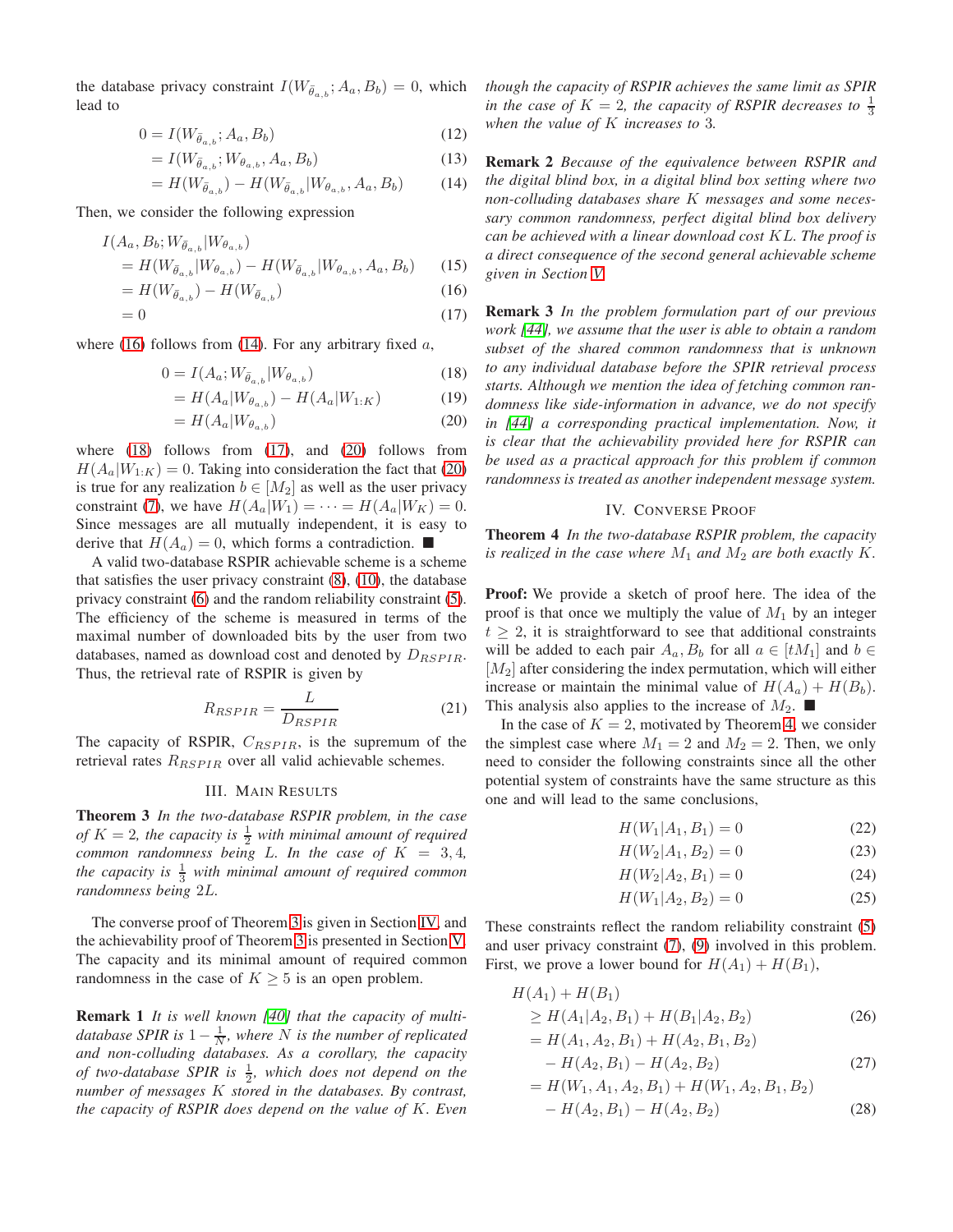$$
\geq H(W_1, A_2, B_1) + H(W_1, A_1, A_2, B_1, B_2)
$$
  
- H(A<sub>2</sub>, B<sub>1</sub>) - H(A<sub>2</sub>, B<sub>2</sub>) (29)

$$
= H(A_1, A_2, B_1, B_2) - H(A_2, B_2) + H(W_1)
$$
 (30)

$$
\geq H(W_2, A_2, B_2) - H(A_2, B_2) + H(W_1) \tag{31}
$$

$$
=H(W_2) + H(W_1)
$$
\n(32)

$$
=2L\tag{33}
$$

where [\(30\)](#page-3-1) and [\(32\)](#page-3-2) follow from the database privacy constraint. Likewise, we can always obtain  $H(A_a)+H(B_b) \geq 2L$ for any other answer pair  $A_a, B_b, a, b \in [2]$ . As a result, we reach a converse result for the capacity when  $K = 2$ ,

$$
R = \frac{L}{D} \le \frac{L}{\max_{a,b} H(A_a) + H(B_b)} \le \frac{L}{2L} = \frac{1}{2}
$$
 (34)

Next, we prove the minimal required amount of common randomness shared in the two databases.

$$
0 = I(W_2; A_1, B_1) \tag{35}
$$

$$
= I(W_2; A_1, B_1 | W_1)
$$
\n(36)

$$
= H(A_1, B_1|W_1) - H(A_1, B_1|W_1, W_2)
$$

$$
+ H(A_1, B_1 | W_1, W_2, S) \tag{37}
$$

$$
= H(A_1, B_1|W_1) - I(A_1, B_1; S|W_1, W_2)
$$
(38)  

$$
= H(A_1, B_1|W_1) - H(S|W_1, W_2)
$$

$$
= H(A_1, B_1|W_1) - H(S|W_1, W_2)
$$
  
+  $H(S|W_1, W_2, A_1, B_1)$  (39)  
>  $H(A, B|W_1) - H(S)$  (40)

$$
\geq H(A_1, B_1 | W_1) - H(\mathcal{S}) \tag{40}
$$

where [\(37\)](#page-3-3) follows from the deterministic answer constraint [\(4\)](#page-1-6) and [\(40\)](#page-3-4) follows from the independence between message set and the common randomness [\(3\)](#page-1-7). Therefore, we turn to find a lower bound for the expression  $H(A_1, B_1|W_1)$ ,

$$
H(A_1, B_1|W_1) = H(A_1|W_1, B_1) + H(B_1|W_1)
$$
\n(41)

$$
\geq H(A_1|W_1, A_2, B_1) + H(B_1|W_1, A_2, B_2) \tag{42}
$$

$$
= H(A_1, A_2, B_1) + H(A_2, B_1, B_2)
$$
  
- H(W<sub>1</sub>, A<sub>2</sub>, B<sub>1</sub>) - H(A<sub>2</sub>, B<sub>2</sub>) (43)

$$
= H(A_1, A_2, B_1) + H(A_2, B_1, B_2) - H(A_2, B_1)
$$
\n
$$
H(A_1, B_2) - H(W_1)
$$
\n(44)

$$
- \Pi(A_2, D_2) - \Pi(W_1) \tag{44}
$$

$$
\geq H(W_2) \tag{45}
$$

$$
=L\tag{46}
$$

where [\(44\)](#page-3-5) follows from the database privacy constraint and [\(45\)](#page-3-6) exactly follows from the steps between [\(27\)](#page-2-8)-[\(32\)](#page-3-2). As a consequence, we reach a converse result for the minimal amount of required common randomness,

$$
H(\mathcal{S}) \ge L \tag{47}
$$

In the case of  $K = 3$ ,  $M_1$  and  $M_2$  both take the value 3, after converting the random reliability constraint and user privacy constraint into pairwise constraints as in [\(22\)](#page-2-9)-[\(25\)](#page-2-10), we can proceed with the converse steps. As in the converse proof in the case of  $K = 2$  above, the concrete process is to <span id="page-3-1"></span>utilize the converse proof of [\[46,](#page-5-15) Theorem 2] once more after eliminating the influence of retrieval strategy randomness and its generated queries. Thus, we have the same conclusions as the one in [\[46,](#page-5-15) Theorem 2] in the case of  $K = 3$ ,

<span id="page-3-8"></span>
$$
R \le \frac{1}{3}, \quad H(\mathcal{S}) \ge 2L \tag{48}
$$

<span id="page-3-2"></span>In the case of  $K = 4$ , it is easy to verify that each answer pair  $A_a, B_b, a, b \in [4]$  has more constraints than the one in the case of  $K = 3$ . Thus, a converse proof for the capacity and the minimal amount of required common randomness in the case of  $K = 4$  can be inherited from the case of  $K = 3$ , i.e.,

<span id="page-3-9"></span>
$$
R \le \frac{1}{3}, \quad H(\mathcal{S}) \ge 2L \tag{49}
$$

<span id="page-3-7"></span>A tight converse proof for the capacity and the minimal amount of required common randomness remains to be found in the case of  $K \geq 5$ .

# V. ACHIEVABILITY

<span id="page-3-3"></span><span id="page-3-0"></span>The work in [\[45\]](#page-5-16) provides a scheme that can be readily converted into an achievable scheme (albeit suboptimal) for the two-database RSPIR problem. For clarity, we restate the result from the new perspective of RSPIR here. Assuming that  $L = 1$  for the time being, two databases share K common randomness symbols  $S_1, \ldots, S_K$ , which are all uniformly selected from a finite field  $\mathbb{F}_q$ . For database 1, the answer set  $A$  is composed of  $K$  elements in the following form,

<span id="page-3-4"></span>
$$
A_1 = (W_1 + S_1, W_2 + S_2, \dots, W_K + S_K)
$$
 (50)

$$
A_2 = (W_1 + S_2, W_2 + S_3, \dots, W_K + S_1)
$$
 (51)

:  
\n
$$
A_K = (W_1 + S_K, W_2 + S_1, \dots, W_K + S_{K-1})
$$
\n(52)

Basically, we only rotate common randomness symbols by one place in the sequence of answers. A homomorphic variation of  $\mathcal A$  is to rotate message symbols by one place without imposing any influence on the answer set  $\beta$  and it is shown as follows,

$$
A_1 = (W_1 + S_1, W_2 + S_2, \dots, W_K + S_K)
$$
 (53)

$$
A_2 = (W_2 + S_1, W_3 + S_2, \dots, W_1 + S_K) \tag{54}
$$

:  
\n
$$
A_K = (W_K + S_1, W_1 + S_2, \dots, W_{K-1} + S_K)
$$
\n(55)

<span id="page-3-6"></span><span id="page-3-5"></span>For database 2, the answer set  $\beta$  also including K elements is shown as follows,

> . . .

. .

$$
B_1 = S_1 \tag{56}
$$

$$
B_2 = S_2 \tag{57}
$$

$$
B_K = S_K \tag{58}
$$

The answer set construction in these two databases is public knowledge to the user. Afterwards, database 1 selects a random answer under a uniform distribution from A, and then sends the values of symbols as well as the index belonging to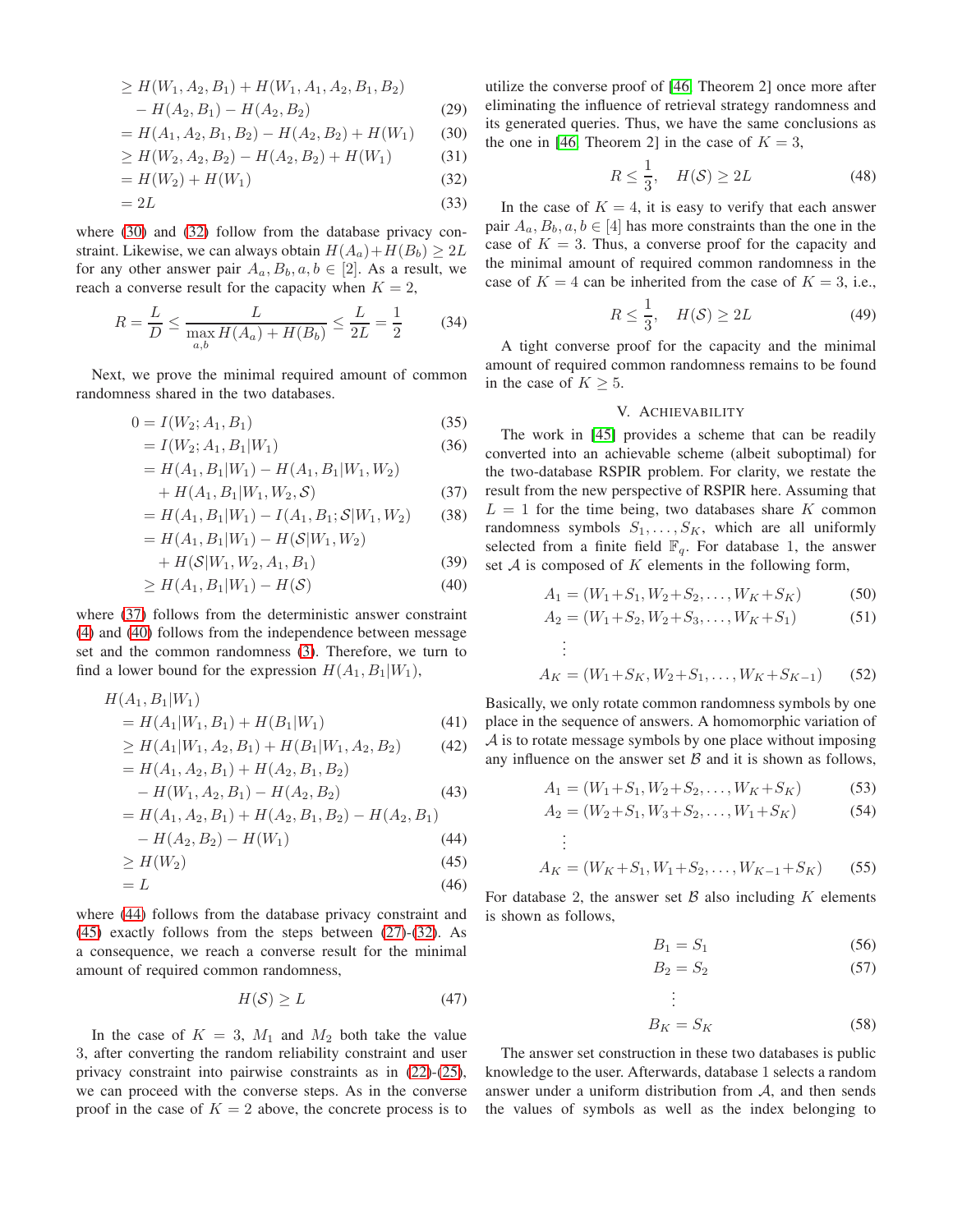this answer to the user. Likewise, database 2 performs the same selection and transmission. The reason for sending the answer indices is that the user does not know how to use the values of symbols in the answers to decode a random message without the help of the answer indices. After receiving these two answers, the user is always able to decode one random message reliably. Moreover, since each database is doing the uniform selection, this random message is equally likely to be any message in the message set. Therefore, it is impossible for each individual database to learn the index of the retrieved random message at the user side. Meanwhile, the user cannot learn any information about the remaining messages because of the existence of unknown common randomness symbols. When each message includes multiple symbols, we can simply perform this scheme repeatedly for each symbol while there is no need to do the new selection nor send the answer index for each database after first execution. Thus, the download cost of answer indices can be ignored when  $L$  is large enough. Obviously, the download cost is  $D = (K+1)L$  in this scheme when  $L$  approaches infinity, as database 1 answers have  $K$ symbols each, and database 2 answers have 1 symbol each. However, this download cost is not optimal.

Here, we provide a new general scheme that achieves the download cost of  $D = KL$  when L goes to infinity. Assuming that  $L = 1$  temporarily, let the two databases share  $K - 1$ common randomness symbols  $S_1, \ldots, S_{K-1}$ , which are all uniformly selected from a finite field  $\mathbb{F}_q$ . For database 1, the answer set  $A$  contains  $K$  elements in the following form,

$$
A_1 = (S_1, S_2, \dots, S_{K-1})
$$
\n
$$
A = (W_1 + W_2 + S_1 W_2 + W_3 + S_2)
$$
\n(59)

$$
A_2 = (W_1 + W_2 + S_1, W_2 + W_3 + S_2,
$$

$$
\dots, W_{K-1} + W_K + S_{K-1})
$$
(60)  

$$
(W_1 + W_2 + S_1 W_2 + W_4 + S_2)
$$

$$
A_3 = (W_1 + W_3 + S_1, W_2 + W_4 + S_2, \dots, W_{K-1} + W_1 + S_{K-1})
$$
\n
$$
\tag{61}
$$

$$
A_K = (W_1 + W_K + S_1, W_2 + W_1 + S_2, \dots, W_{K-1} + W_{K-2} + S_{K-1})
$$
 (62)

Basically, except for the first answer, we only rotate the second message symbol by one place in the sequence of answers while keeping the first message symbol. For database 2, the answer set  $\beta$  consists of  $K$  elements in the following form,

$$
B_1 = W_1 + S_1 \tag{63}
$$

$$
B_2 = W_2 + S_2 \tag{64}
$$

. . .

. .

$$
B_{K-1} = W_{K-1} + S_{K-1} \tag{65}
$$

$$
B_K = W_K + S_1 + S_2 + \dots S_{K-1}
$$
 (66)

Now, note that, since this scheme achieves a download cost of  $D = KL$ , it achieves a rate of  $R = \frac{L}{D} = \frac{L}{KL} = \frac{1}{K}$ . For  $K = 2$  and  $K = 3$ , this scheme achieves rates  $\frac{1}{2}$  and  $\frac{1}{3}$ meeting the converse bounds in [\(34\)](#page-3-7) and [\(48\)](#page-3-8), respectively.

Specifically, when  $K = 2$ , we have the following answer

sets that achieve the converse,

$$
A_1 = S_1 \quad B_1 = W_1 + S_1 \tag{67}
$$

$$
A_2 = W_1 + W_2 + S_2 \t B_2 = W_2 + S_2 \t (68)
$$

When  $K = 3$ , we have the following answer sets that achieve the converse,

$$
A_1 = (S_1, S_2), B_1 = W_1 + S_1 \tag{69}
$$

$$
A_2 = (W_1 + W_2 + S_1, W_2 + W_3 + S_2), B_2 = W_2 + S_2 \tag{70}
$$

$$
A_3 = (W_1 + W_3 + S_1, W_2 + W_1 + S_2), B_3 = W_3 + S_1 + S_2(71)
$$

When  $K = 4$ , this achievable scheme achieves a rate  $R =$  $\frac{1}{K} = \frac{1}{4}$  whereas the converse in [\(49\)](#page-3-9) gives a bound of  $\frac{1}{3}$ . Now, we provide a better scheme that achieves the converse in the case of  $K = 4$ . The message length L is assumed to be 2 such that  $W_1 = \{a_1, a_2\}$ ,  $W_2 = \{b_1, b_2\}$ ,  $W_3 = \{c_1, c_2\}$  and  $W_4 = \{d_1, d_2\}$ . Moreover, two databases share 4 common randomness symbols  $S_1, S_2, S_3, S_4$ , which are all uniformly selected from a finite field  $\mathbb{F}_q$ . For database 1, the answer set A contains 4 elements in the following form,

$$
A_1 = (S_1, S_2, S_3) \tag{72}
$$

$$
A_2 = (a_1 + c_1 + c_2 + S_1, b_2 + d_1 + S_1 + S_3, c_2 + S_4)
$$
\n<sup>(73)</sup>

$$
A_3 = (a_1 + d_2 + S_1 + S_4, a_2 + d_1 + d_2 + S_2, b_1 + c_2 + S_2 + S_3)
$$
  
(74)  

$$
A_4 = (b_1 + S_4, a_1 + a_2 + b_1 + b_2 + S_1 + S_2, c_1 + d_2 + S_1 + S_2 + S_3)
$$
  
(75)

For database 2, the answer set  $\beta$  consists of 4 elements in the following form,

$$
B_1 = (a_1 + S_1, a_2 + S_2, S_4)
$$
\n(76)

$$
B_2 = (b_1 + b_2 + S_1 + S_2, b_1 + S_2 + S_3, a_1 + c_1 + d_2 + S_1 + S_4)
$$
\n
$$
(77)
$$

$$
B_3 = (d_1 + d_2 + S_2, b_1 + c_2 + S_4, d_1 + S_1 + S_3)
$$
(78)  

$$
B_4 = (c_2 + S_2 + S_3, c_1 + c_2 + S_1, a_1 + a_2 + b_2 + c_1 + d_1 + S_3 + S_4)
$$
(79)

Here, the download cost is  $D = 6$  and the rate is  $R = \frac{L}{D} = \frac{1}{3}$ . The remaining steps and verification of this specific achievable scheme are the same as the last two general ones. Specifically, regarding verification, we can use the bipartite graph in Fig. [1.](#page-4-0) In this bipartite graph, by using colors red, yellow, green and blue for messages  $W_1, W_2, W_3$  and  $W_4$ , respectively, the color of links indicates which message should be decoded while keeping all the other messages private. Moreover, each node is always connected to 4 links with different colors.



<span id="page-4-0"></span>Fig. 1. A two-database RSPIR bipartite graph for  $K = 4$  messages.